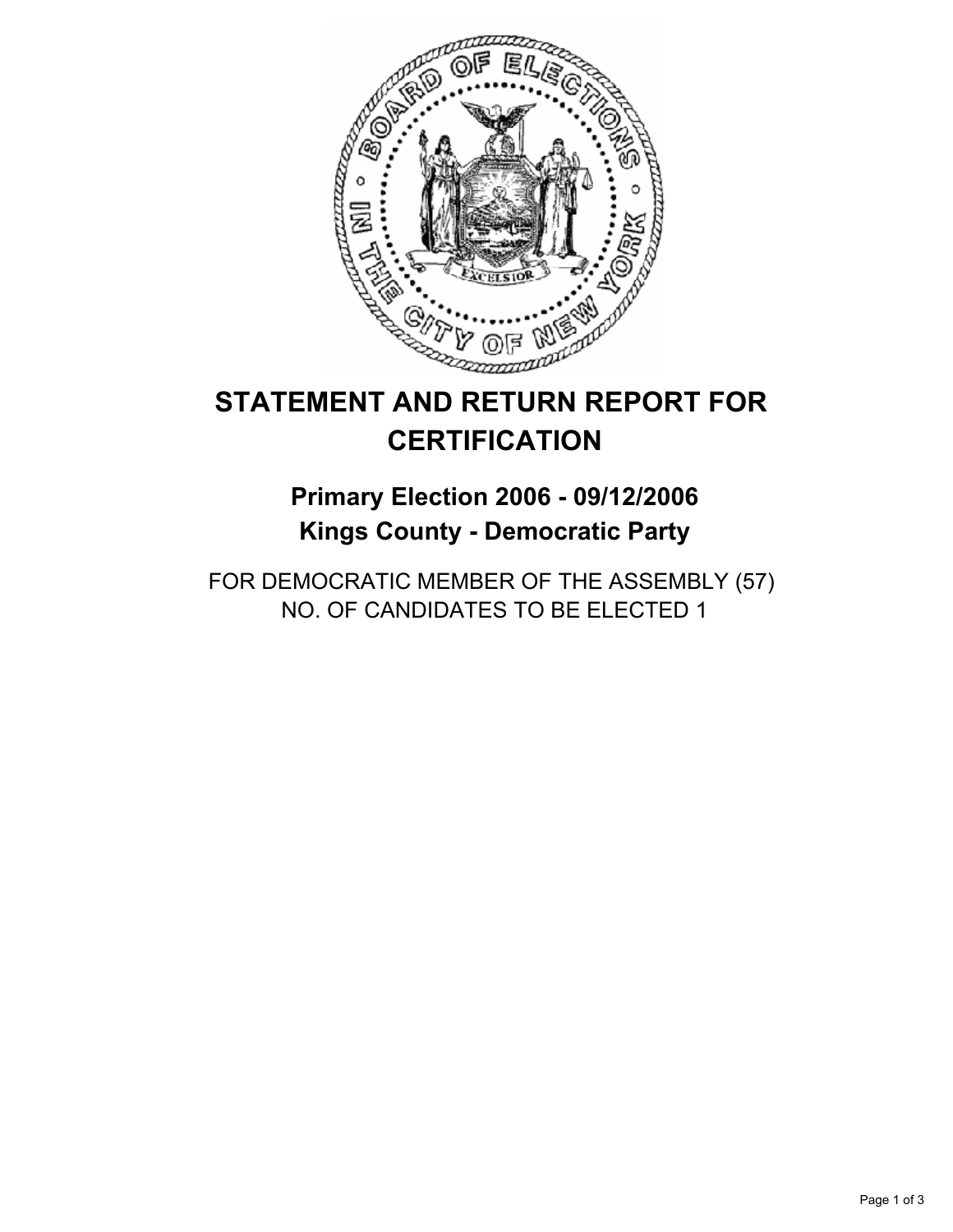

### **ASSEMBLY DISTRICT 57**

| <b>EMERGENCY</b>         | 467   |
|--------------------------|-------|
| ABSENTEE/MILITARY        | 194   |
| AFFIDAVIT                | 208   |
| <b>WILLIAM R BATSON</b>  | 2,513 |
| <b>FREDDIE HAMILTON</b>  | 1,079 |
| <b>HAKEEM JEFFRIES</b>   | 6,370 |
| TRACY BOYLAND (WRITE-IN) |       |
| TRISH MARSIK (WRITE-IN)  |       |
| <b>TOTAL VOTES</b>       | 9,964 |